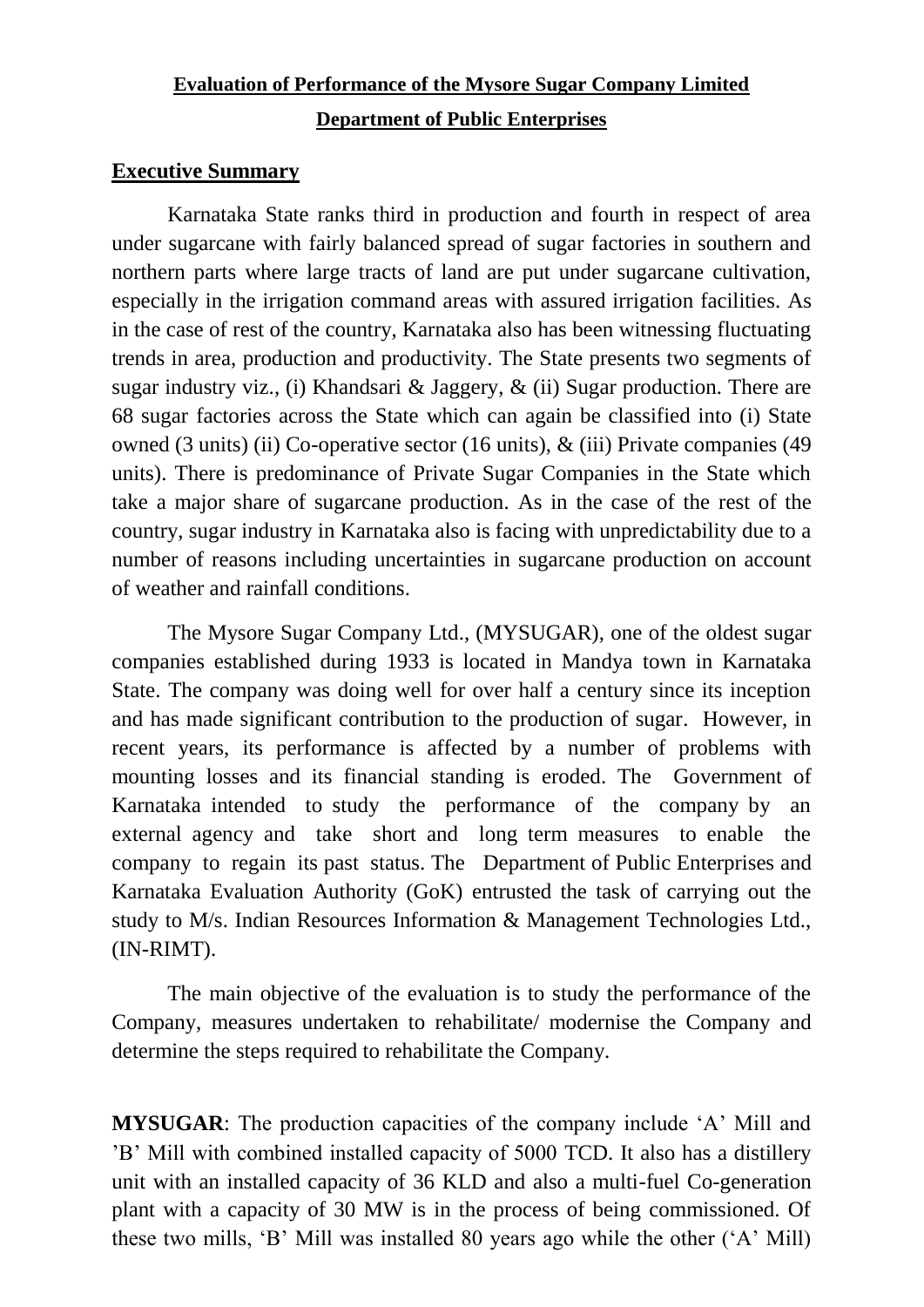was installed during the seventies (40 years). Both the Mills have outlived their utility and their productivity has declined due to snags that are resulting in frequent break-downs, necessitating frequent repairs. It is operating only one Mill ('B' Mill) at 3000 TCD and the other Mill ('A' Mill) has stopped working for the past 7 years. Presently, rehabilitation / modernization of "A" Mill is under progress and under the rehabilitation plan, the designed capacity of 'A' Mill is being enhanced to 5000 TCD. This would increase overall volume of cane handling to 7500 TCD. The analysis of the data with respect to cane crushing and cane supplied by cane growers reveals that, the total quantity crushed is much lower than the quantity of total supply.

A **Distillery Unit** is functioning as an adjunct to the Mill using molasses for production of Rectified Spirit (RS) and Indian Made Foreign Liquor (IMFL). The designed capacity of this unit is 36 kl of RS/IMFL. The distillery is not functioning regularly on account of non availability of steam and electricity from the sugar unit.

**Power:** The total capacity of all the motors including those for utilities but excluding "A" Mill assembly and "A" Mill accessories is 10145 HP or say 10,000 HP and "A" mill drive and "A" mill connected equipments is to the extent of 7713 HP, totaling to 17713 HP equivalent to 13275 KW or 13.27 MW. The internal consumption of the factory and utilities is around 9.00 MW, which appears to be on the higher side. Voltage fluctuation at the point of generating and power factor variation and few other problems at the power house was observed; there is possibility of a 15-20 % overrating of motor / power consumption.

A **Co-generation plant** with a cost of Rs 96 Crores with a designed capacity of 30 MW was installed and got ready for commissioning in the year 2007. This plant has 2 boilers with a steam generating capacity of 80 tons/ hr at a pressure of 66 kg/  $\text{cm}^2$ . The 30 MW Co-gen plant is lying idle for the past 8 years. From the time of installation in 2007, the Co-gen plant has worked only for 4 hours. The Co-gen plant can become operational to its full capacity only when the factory crushes cane at 5000 TCD or 208.30 tons/ hr, which is possible only when Mill 'A' is commissioned and runs with 100% capacity. In the 'B' Mill alone, during the year 2014-15, the crushing was just around 1500/1600 TCD, including stoppages.

**Boiling house:** As for the capacity of the different stations in the Boiling house, it is found that the units have ample capacities to crush 5000+ TCD, except the fact that all of them need major overhauling, repairs, maintenance and reorganization. Virtually, the entire equipment and machinery in the Boiling house needs total overhauling if the expected rate of crushing of 5000 TCD is to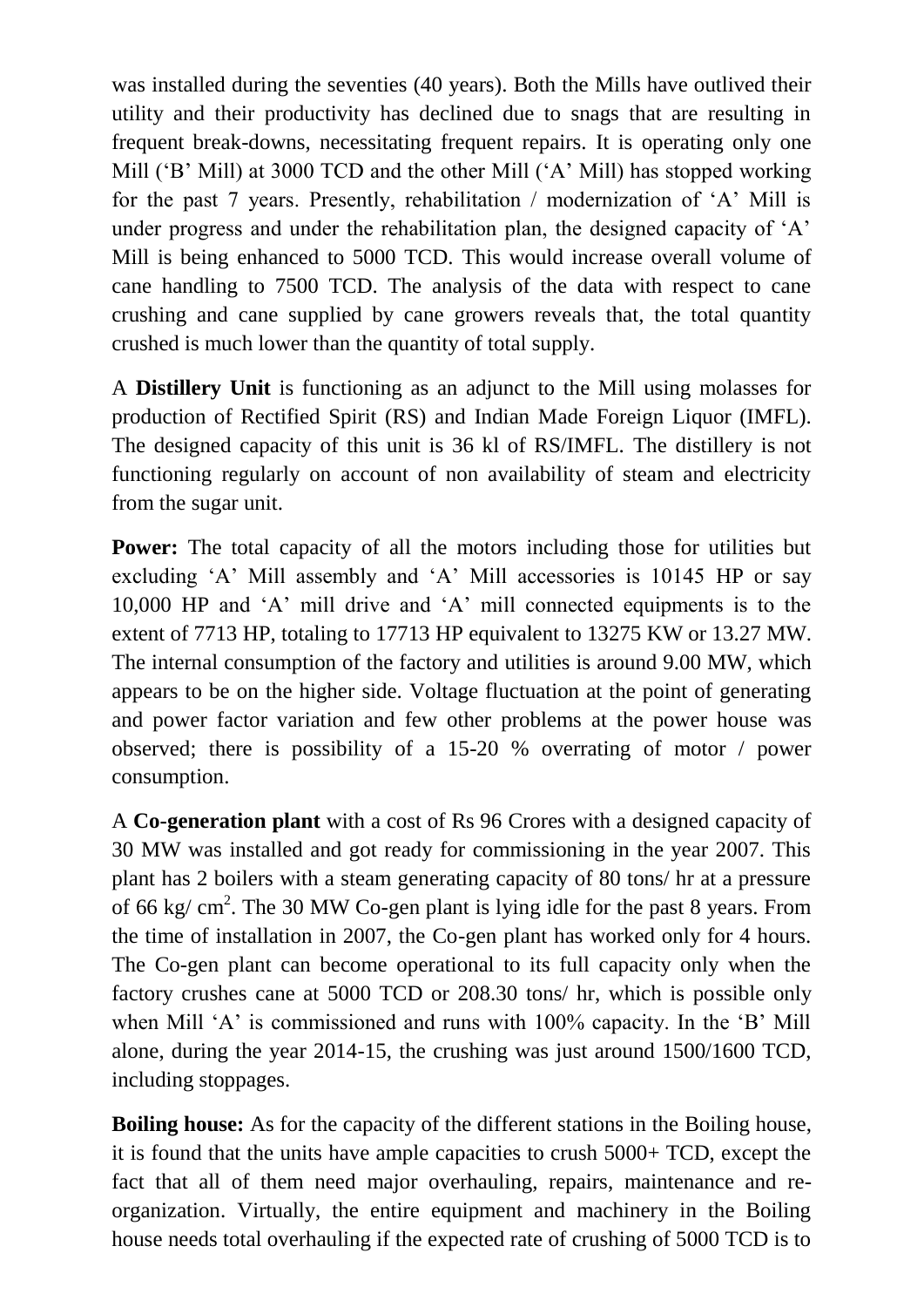be achieved. Major repairs to Pans, Condensers, Crystallizer Centrifuges etc., need to be carried out in the off-season.

As per information, the B. Masscuite and C. Masscuite % cane has been on the high side, clearly indicating the poor quality of cane being crushed in the factory. A study of the comparative statement of the final Manufacturing Report for the past 8 years indicates that, the down-time is too much on the high side to the extent ranging from 27.7% to 78.7%. Capacity utilization of Plant & Machinery is less than 40% based on the installed capacity of 5000 TCD, which the company has never achieved. Technical efficiency, whether in the Engineering or in Manufacturing side is far from satisfactory and does not come anywhere near the industry standards. The total losses are very much on the higher side and almost 0.5% higher than normal mean. This is attributed to the very frequent break-downs resulting in fall of juice percentage and reduction in purity affecting sugar recovery. Also, crushing of dry/ stale cane almost after every major break-down is affecting the overall recovery of sugar. It is observed that there is considerable delay in procurement of essential spares. A study of each category of items of stores and spares stocked and the period from which they are lying unused / unissued, including visual assessment indicated that at least 3 blocks out of 5 in the stores are stocked with items which have remained unused for the past 10 years and some lying around for 15-20 years.

A comparative study of the performance of the nearby sugar factories Sri. Chamundeswari Sugars Ltd (SCSL), Mandya and Pandavapura Sahakara Sakkare Karkhane Ltd (PSSKL), Pandavapura with Mysore Sugar Company Ltd., (MYSUGAR), indicated that PSSKL has a capacity to crush 3500 TCD; SCSL - 4000 TCD and MYSUGAR - 5000 TCD (In reality, MYSUGAR is operating only one mill of 3000 TCD and the other mill of 5000 TCD is under renovation).The average Cushing days of the three Sugar factories during the last 4 years are: PSSKL-180 days; SCSL- 200 days and MYSUGAR- 198 days. The average cane crushed during the last four seasons varies (PSSKL: 1,30,000 MT to 3,50,000 MT, SCSL: 4,50,000 MT to 6,00,000 MT & MYSUGAR: 2,21,000 MT to 4,11,000 MT) The capacity utilization are: PSSKL: around 70%, SCSL: around 94% & MYSUGAR: around 35%.The loss of sugar in bagasse, loss of sugar in press cake, loss of sugar in molasses, unknown losses and total losses in PSSKL varies from 2.68 to 2.73; in SCSL it varies from 1.94 to 2.00. In case of MYSUGAR, the losses varies from 2.44 to 2.81. The total losses for a factory working without breakdowns and with optimum efficiency, normally, ranges from 1.9% to 2.2%. Compared to these figure the total losses of PSSKL & MYSUGAR have been very much on the high side and if the total losses are more than 0.5% compared to normal, the sugar loss will be 5 kgs of sugar for every ton of cane crushed or 5000 quintals for every lakh tones cane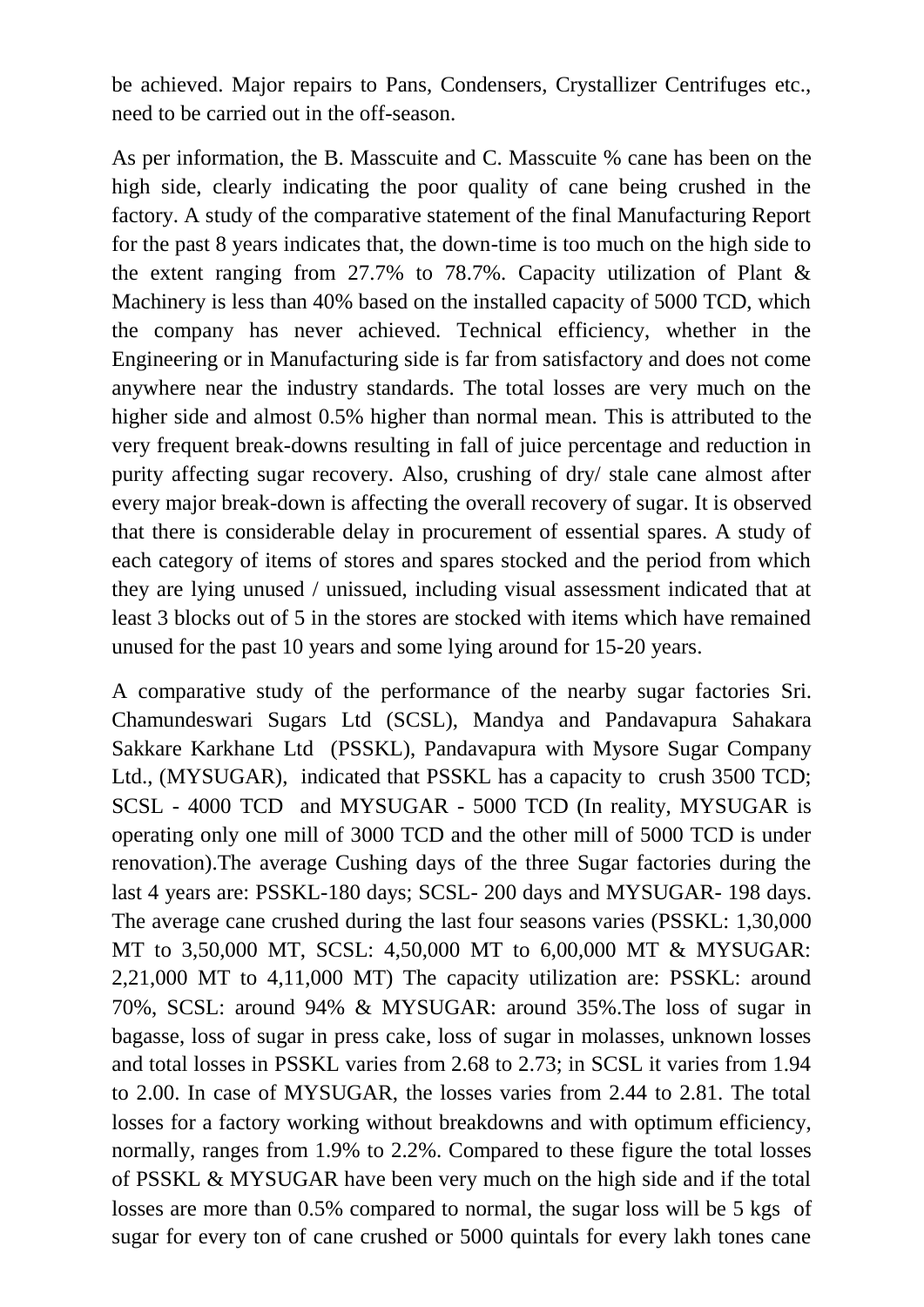crushing . The time lag between harvesting and crushing is the lowest in SCSL. It is just around 20 hours because of which the recovery is much higher compared to either PSSKL or MYSUGAR. The time lag at PSSKL is about 24 hours. Compared to these two factories, the time lag of MYSUGAR is the highest ranging from 60-90 hours resulting in the factory crushing dry cane/ stale cane which is the reason for low recovery of cane and increase in the losses due to poor milling, boiling house losses, undetermined and total losses. Steam % cane is the lowest around 42 to 46% in SCSL. At PSSKL, it is around 55% and at MYSUGAR, it is around 60 to 65%. Final Molasses purity at SCSL is around 30-31 which is well within the normal limits. At PSSKL, it ranges from 34 to 36. At MYSUGAR also, the purity ranges from 32 to 36. A study of machinery also showed similar variations. In case of MYSUGAR, there are many items which have been in use for a long time and many new items of machinery and equipments have been added. At many places, there is duplication of items. A study of the machinery schedule indicates that the plant can crush 5000 TCD in the existing plant and machinery subject to their commissioning the "A" Mill. Commissioning new set of evaporator bodies, rectification of old evaporator bodies, a set of floating bodies to avoid frequent periodical cleaning, as is being done in SCSL, total rehabilitation and overhauling of plant and machinery can make this plant work well. A total overhauling of machinery along with motivation / skill development is necessary. The cane department has to work with more efficiency specially in reducing the time lag between harvesting and crushing.

**Sugarcane supply**: The area under sugarcane in the district is 38,649 ha. Of this area, the Company is planning to get sugarcane from 273 villages covering an area of 12,238 acres or 4935 ha. for the year 2014-2015. The production of sugarcane has been normal ranging between acceptable parameters over the past many years except from 2001 to 2004 and 2008-2009 owing to drought conditions and scarcity of rainfall and consequent dearth of water in the KRS reservoir. So, scarcity of sugarcane being responsible for the sickness can safely be ruled out.

The sugarcane farmers by and large are growing Co-62175 variety for its high yielding qualities. A few of the farmers are growing Co-86032 and M-1. The (VCF-517) variety, is slowly getting popular and area covered has begun to gradually increase. This variety has better yield and higher recovery of sugar and highly suitable to this tract. The productivity has ranged from 40 tons to 60 tons per acre with an average of 45 tons per acre. The farmer's major grouse is that, there is no system in place either from the Sugar factory or the Department of Agriculture or the University of Agricultural Sciences for the timely supply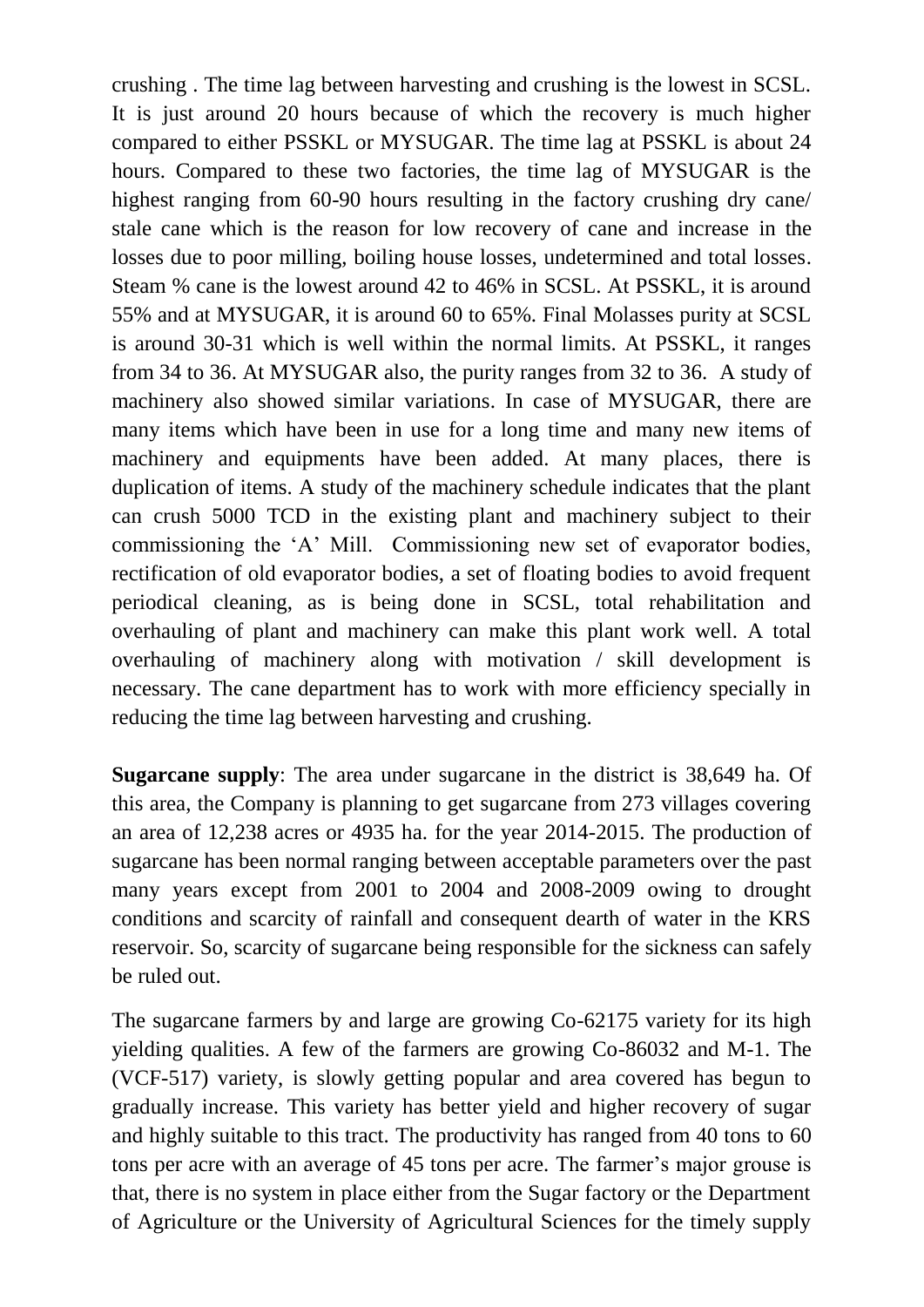of treated sugarcane setts to the farmers and no concerted effort to bring in or evolve higher yielding sugarcane varieties with better recovery percentage.. The farmers say that, the supply of bio fertilizers reaches them very late. Untimely supply of chemical fertilizers and the spiraling prices are causing severe hardship to them. The labour and transport costs have become prohibitive and are driving the farmers away from agriculture as it is no longer a viable livelihood proposition. Cost of harvesting and transporting of the cut cane to the factory ranges from Rs. 800 to 1000 per ton. Finance in the form of loans is another stumbling block. Though crop loans are available at 7% interest, it is to be repaid within 12 months time. The farmers are unable to repay in time as delayed payment from the factory is a very common occurrence. The farmers are levied interest of 12% for delayed repayment of loans by the banks. This makes finance from banks an unviable proposition.

**Physical Performance of the Company:** Information available from published reports reveals that the Company has been operating under loss. During seven years under review, the physical turnover in terms of cane crushed and sugar produced has shown fluctuating trends. The Company has not maintained consistency in its operations with annual variation in crushing of cane, recovery percentage and production of sugar and other by-products. One of the reasons quoted by the Company is non-availability of sugarcane and another is frequent break down of machinery and loss of crushing hours in repairs/ replacements.

A study of trends in sugar production from cane indicates that the recovery percentage had ranged between 8-9%. It was seen that the Company had commenced crushing operations only from August/ October in four out of seven years.. An analysis of trends shows that mechanical and electrical issues followed by non availability of cane were responsible for the downtime loss. On an average 11 hours / day were lost (around 45% of 24 hours / day). Stoppage of crushing on account of mechanical and electrical problems averaged at 32.5% (almost a third).

Production of bagasse ranged between 29% and 32.5% of sugarcane crushed during the period under review, while, the productivity of molasses ranged between 4.4% and 6.0% during the same period with annual variation. The other by-products include Fibre (yield between 12.% to 15%) and filter cake (2.9 to 3%). Molasses percentage at 4.4% to 6.0% is on the higher side. While these two joint products add to the Company"s revenue generation, bagasse reduces cost of fuel.

It was seen that the Company had manufactured Rectified Spirit and Alcohol till 2012-13 and stopped in 2013-14 and restarted production of Rectified Spirit in 2014-15.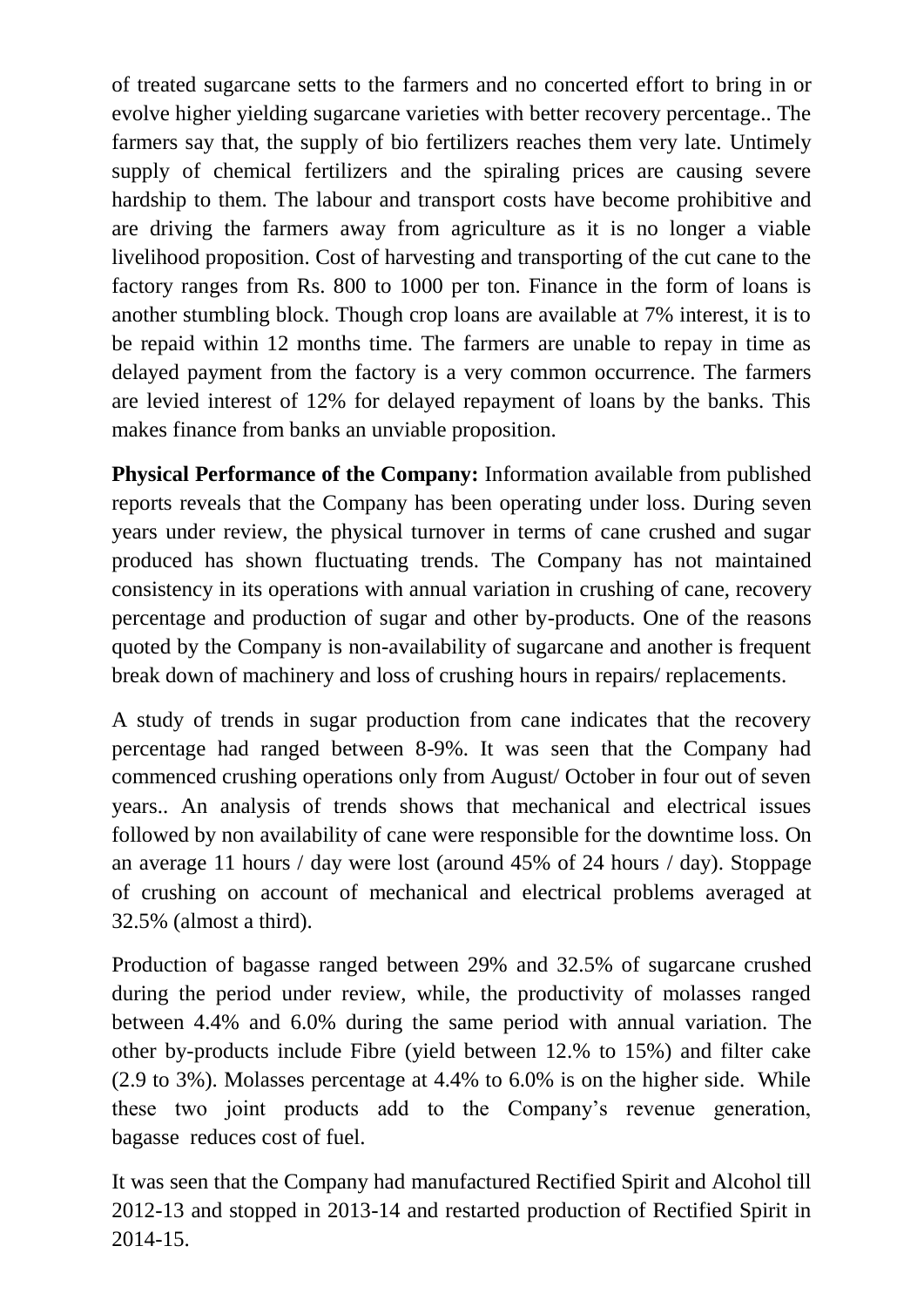**Financial status:** A study of Company's financial performance during the seven year period under review (2007-08 to 2013-14) indicates that (i) Annual turnover in financial terms has shown variation on year-to-year basis, corresponding to production of sugar and other joint products and other incomes, (ii) Cost of production has shown consistent upward trends, (iii) Component wise cost shows that there has been increase in overhead costs (salaries and other administrative expenses), (iv) Repairs and replacements have shot up over the years, (v) Financial cost/ overhead in terms of interest and debt-servicing has shown substantial rise, (vi) Liabilities on account of borrowings has shown steep rise, and (vii) With negative profit in successive years, accumulated loss has risen significantly.

The factors affecting Company"s performance are: (i) Cost of sugarcane has risen significantly, (ii) Average price of realization for sugar and other joint products has remained more or less same with marginal rise, (iii) Conversion cost has gone up, (iv) Inefficiencies in operations have affected productivity viz., (a) older machineries, (b) lower staff productivity, (c) non-availability of sugarcane, (d) frequent break down and loss of crushing hours, (e) Rising overheads, (f) no additional product lines like distillery and Co-gen which can add to the revenue, and (g) financial liability (Debt servicing).

Return per rupee spent on staff has shown fluctuations on a year-to-year basis. During 2008-09 and 2009-10, the ratio of staff cost vis-a- vis income was the lowest and almost 50% of income was spent on salaries and wages only. The loss making trends of the Company in all the seven years under review has sent a clear message that the cost of operations has always been much higher than revenue generation. This has led to accumulated losses.

Over the years cost of sugarcane has risen twice from the base year (2006-07) as a result of which per quintal cost of sugar production has also made continuous change. While sugar price has remained more or less same or has slightly increased, cost of production of sugar which was Rs.13525/- per ton during 2006-07 had gone up to Rs. 22477/- per ton during 2012-13.

The Company has huge debt burden on account of borrowing - both long term and short term in nature. This has added to the overall cost and also viability is eroded. The trends in the Company"s interest burden reflected clearly the reasons for sliding financial status of the company. Financial overhead has been rising. For every ton of sugar produced, the debt service burden rose from Rs.1498/- in 2006-07 to Rs. 4646/- in 2012-13.The interest liability on every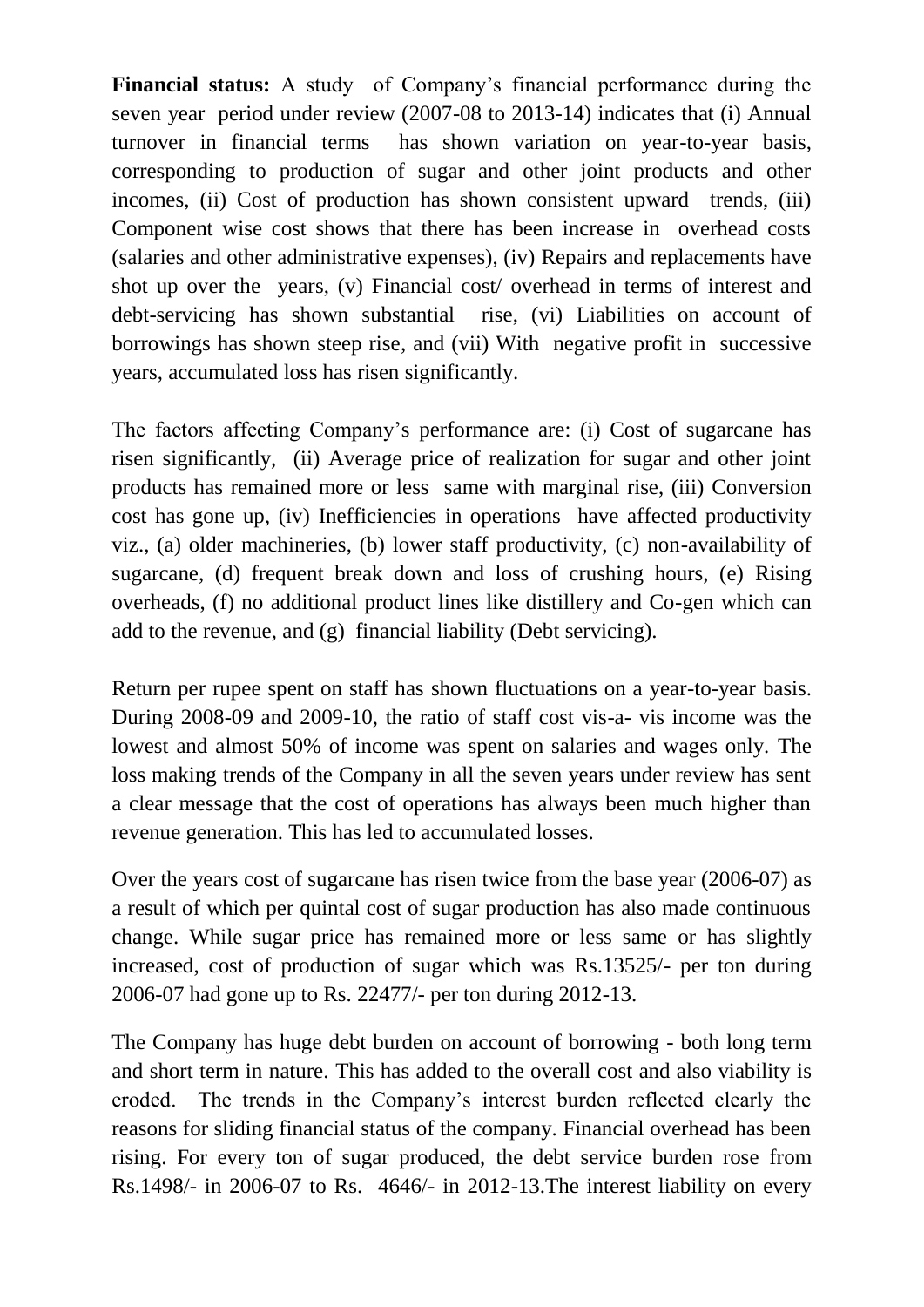kilogram of sugar produced varied between years and depending on volume. Generally, it ranged from Rs. 4.5/- to Rs 5.5/- per kg.

A study of trends in Operating Results (OR) of the Company during the years under reference shows some encouraging picture. On two occasions, there was plus margin and on another one, the negative margin was very small. However, higher negative margins were seen in two years. If some of the overheads are ignored, the actual margins could be favourable and manageable for the company.

**Observations &Findings:** (i) Reduction in cane area is not solely responsible for the sickness of the Company. Draught for two consecutive years has affected the cane availability to the factory during the seasons 2008-09 and 2009-10. (ii) Old / aging equipments which are not being maintained well have contributed to the poor performance of the Company. Higher manpower coupled with inefficiency has affected the Company"s performance / profits. (iii) No rehabilitation measures have been undertaken systematically / seriously by the Company. This is apparent from the existing condition of the machinery and their maintenance. (iv)There have been attempts to improve the crushing capacity of the mills by modernizing one set of mill called "A" Mill which was installed in the year 1975-76. With the modernization of "A" Mill, a new bagasse handling system has also been installed. (v) One of the main problems in the factory is in the cane transport system. Unlike the other factories in the region, which crush the harvested cane within 24 hours from the time of harvesting, Mysore Sugar Company takes more than 72 to 96 hours i.e., the time lag between harvesting and crushing is 72 to 96 hours. This inordinate delay in the transport of cane and crushing is responsible for poor recovery percent cane.

### **Suggestions for Revival:**

**Operational / Technical:** The Company's future prospects depends very much on successful running of the factory without stoppages; commissioning of the Co-gen plant as early as possible and export maximum power to the grid (this will be the main source of revenue to the company); bringing down the power consumption within the factory which at present is very high; improving capacity utilization, bringing down losses in bagasse, molasses, filter cake, unknown losses and thereby the total losses; improving technical performance and efficiencies to reduce losses and improve recovery percent cane; running the distillery round the year by consuming the entire molasses produced by the factory and if necessary buying from other factories; improving distillery efficiency by modernizing / changing the plant and machinery which at present, is not in good shape. Also total rehabilitation / modernization work should be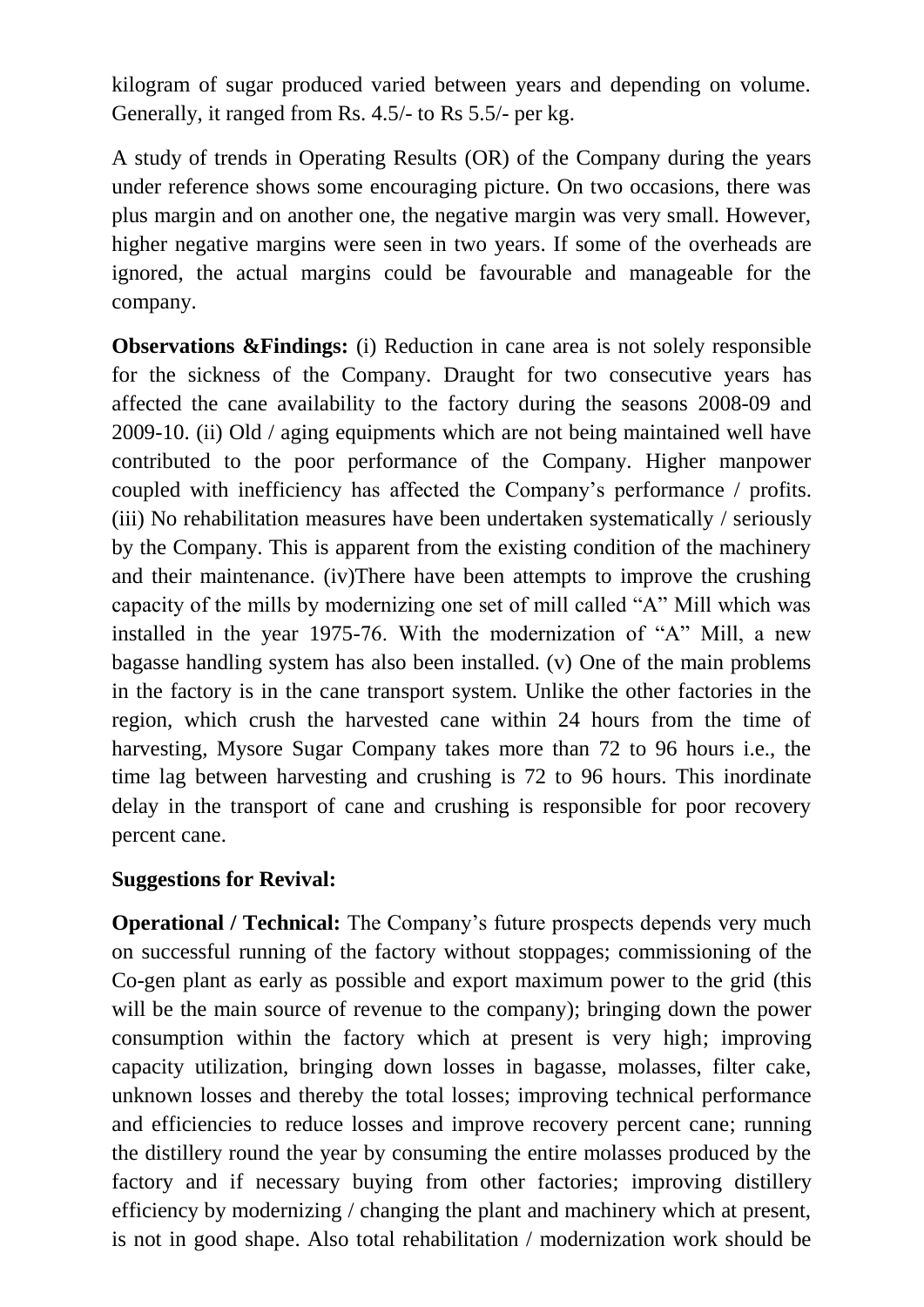undertaken. Staff in excess may be controlled. Computerization of sugarcane procurement till sugarcane payment release may be implemented and closely monitored to streamline the process. Overhauling of plant and machinery during off-season has to be taken care of meticulously, so that, the entire plant and machinery is ready in all respects for the ensuing crushing season and the plant works without breakdown. The nature of maintenance should have to be preventive maintenance and not break-down maintenance, All the necessary spare parts required for off-season overhauling and maintenance must be procured before close of the season or immediately after the season is over, so that, there is no delay in overhauling and maintenance for want of spares. Steam consumption in the factory is very much on the higher side. As for stores and spares, the present huge quantities of assorted spares and store items should be identified for their relevance and necessity of retaining / stocking them. Dispensing with some of them would reduce both cost of material and cost of holding.

**Sugarcane supply:** The company may look into the feasibility of bifurcation of the Cane Development Department into two entities, one for cane procurement and the other for cane development and the latter should concentrate on selection of suitable sugarcane varieties and supplying quality and treated seed materials to the growers. Feasibility of introducing newer varieties in phases should be explored. The company should generate adequate resources for payment of advance to the cane producers at the time of supplying of cane to the factory to meet their harvesting costs and also clear the final payment for the cane supplied within a fortnight of receiving the cane (as warranted by the Karnataka Sugarcane [Regulation of Purchase & Supply] Act 2013) after deducting the advances paid. Making payment directly to the cane growers bank account may be explored. It is felt that, the Government may bring out an amendment to the Karnataka Sugarcane [Regulation of Purchase & Supply] Act 2013 to the effect that payment to farmers could be extended up to a maximum of 45 days after supply of cane to the factory, instead of the 15 days period now provided. The Government of Karnataka may consider providing some financial subsidy / relief per ton of sugarcane purchased (as is being done in the States of Maharashtra and Tamil Nadu), till such time MYSUGAR improves its working (commence co-gen plant) and earn additional income.

**Financial:** The concern that warrants urgent attention is enhancing efficiencies of the three important M"s viz., Men, Material & Machines. The first, i.e., Men can be addressed through a special drive for enhancing their productivity. There are a number of modern and latest techniques and tools for (i) employee productivity, (ii) employee incentivisation and motivation, (iii) policies aimed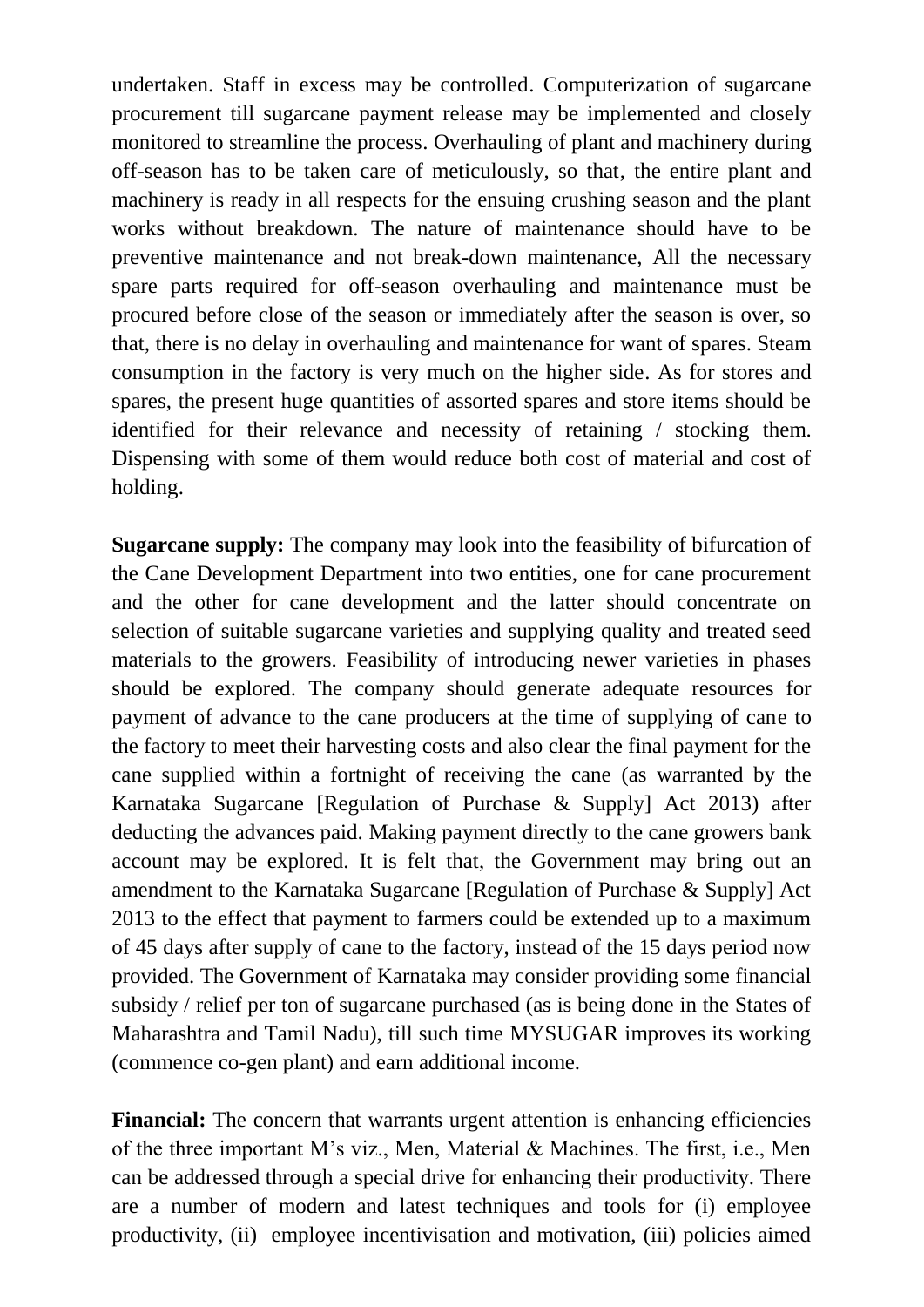at recruitment, training and skill upgradation, (iv) following Carrot and Stick policy of rewarding and reprimanding, and (v) revisiting the present policy of retaining personnel on contractual basis. The Company has accumulated losses to the tune of about Rs. 464.22 Crores on which interest liability is rising continuously since repayment of loan is not possible in view of negative cash flow. A strong finance department is needed to address the number of issues relating to cash flows and money management and for this purpose, a fullfledged Factory Cost Accountant would be necessary. Reduction in the interest liability is of prime importance since substantial amount of money has to go towards this charge. It is desirable to explore negotiations with funding agencies for a one-time-settlement (OTS) of outstanding loan and waiver of part of interest. The Company may seek financial assistance (in the form of interestfree loan) to be used for OTS and meeting operating costs partly, since Working Capital and other financial accommodation from financial institutions involves higher interest burden and the Company would not be in a position to sustain this cost.

**Human Resources:** The present system of engaging labour through contractors and their payment on period-basis may be reviewed and a new system of payment on output basis may be considered. The Company should revisit this policy and consider at least some important positions to be filled on regular basis so that the employees may feel secured and their outlook may change with improved output. Over-staffed departments should be identified and the Heads of the Departments may be motivated to reduce the number in view of improved technology available.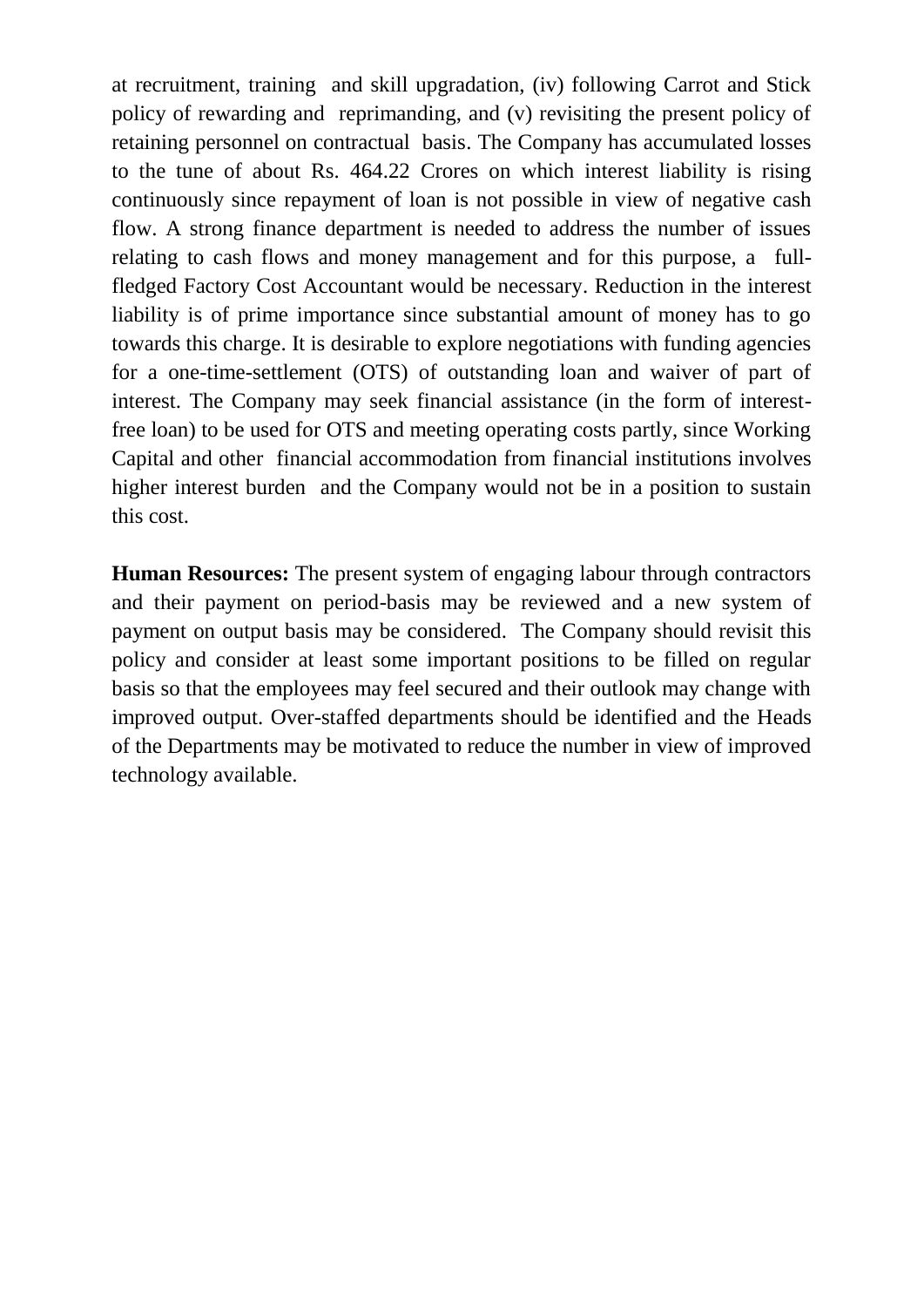#### **Observations & Findings**

- $\triangleright$  Reduction in cane area is not solely responsible for the sickness of the Company. Yes, there is a steep reduction in the area under sugarcane from 1,25,000 acres to 25,583 acres as per the background information furnished. Drought for two consecutive years has affected the cane availability to the factory only during the seasons 2008-09 and 2009-10.
- $\geq$  Old / aging equipments which are not being maintained well have contributed to the poor performance of the Company. A study of the condition of the machinery shows that, no rehabilitation measures have been undertaken systematically / seriously by the Company.
- $\triangleright$  However, there have been attempts to improve the crushing capacity of the **mills by modernizing one set of mill called "A" Mill which was inst**alled in the year 1975-76. The mill has not run to its full capacity so far and is running only for 2 to 3 hours daily with the help of power purchased from the KEB.

The technical staff avers that, this is only a trial run. With the modernization of **"A" M**ill, a new bagasse handling system has also been installed.

- $\triangleright$  The plan is to export 18 to 20 MW of power to the grid and balance to be consumed by the factory when the Co-gen plant is fully commissioned. Unfortunately, this Co-gen unit has not been working virtually from the time of installation, except for 4 hours during the initial period. Only one boiler is presently working after a recent thorough overhaul. The second boiler is yet to be commissioned and is undergoing major maintenance.
- $\triangleright$  No date has yet been fixed for commissioning the second boiler.
- $\triangleright$  The Company has installed a new set of evaporator bodies supplied by M/s KCP Ltd., and this set is yet to be commissioned because there is not enough juice to commission it. The evaporator has huge capacity to handle a crushing of 5000 TCD. Poor crushing is responsible for the non availability of sufficient juice to commission the evaporator set.
- $\triangleright$  The Company has procured a new vacuum filter and it is yet to be installed and commissioned.
- $\triangleright$  It is not possible to determine total capacity of the plant in the absence of details of plant and machinery. The Company has been reporting that the capacity of the plant is 5000 TCD in all the returns which are sent to the various agencies, including the Central Government.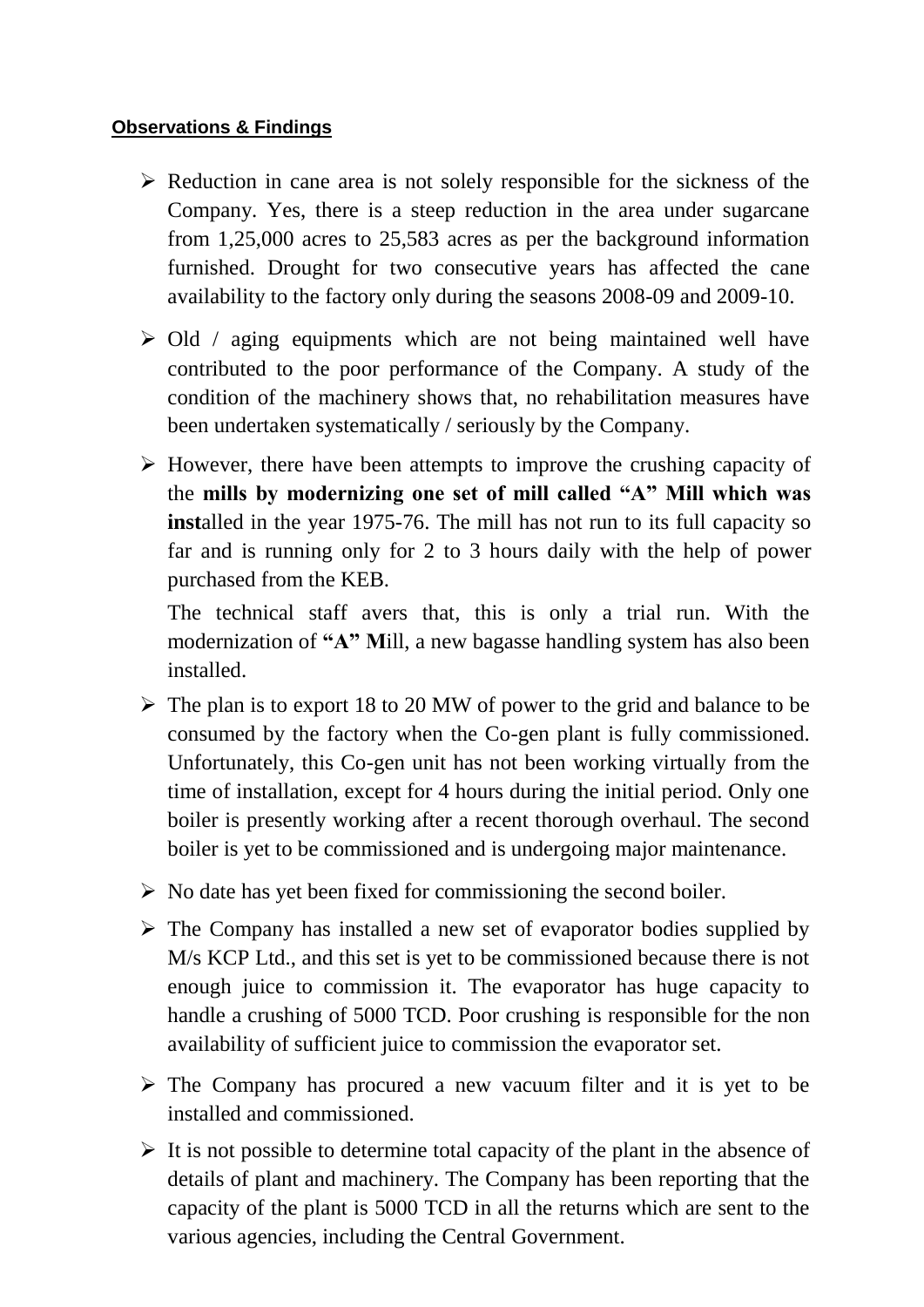- $\triangleright$  One of the main problems in the factory is in the cane transport system. Unlike the other factories in the region which crush the harvested cane within 24 hours, MYSUGAR takes more than 72 hours i.e., the time lag between harvesting and crushing is 72 to 96 hours. This inordinate delay in the transport of cane and crushing is responsible for poor recovery percent cane. Most of the time, the factory is crushing stale cane resulting in reduction in recovery percent cane, milling losses, etc,.
- **"Karnataka Sugarcane Regulation of Purchase and Supply" Act 2013 may not be** indicating or specifying the time within which the cane should get crushed, after harvesting but, there is a provision for payment of sugarcane price within a stipulated period. The time-lag has got to be reduced and governed. There are other conditions in the order, which are very important and needs to be followed. (Copy of the order / Act in enclosed vide Annexure 10)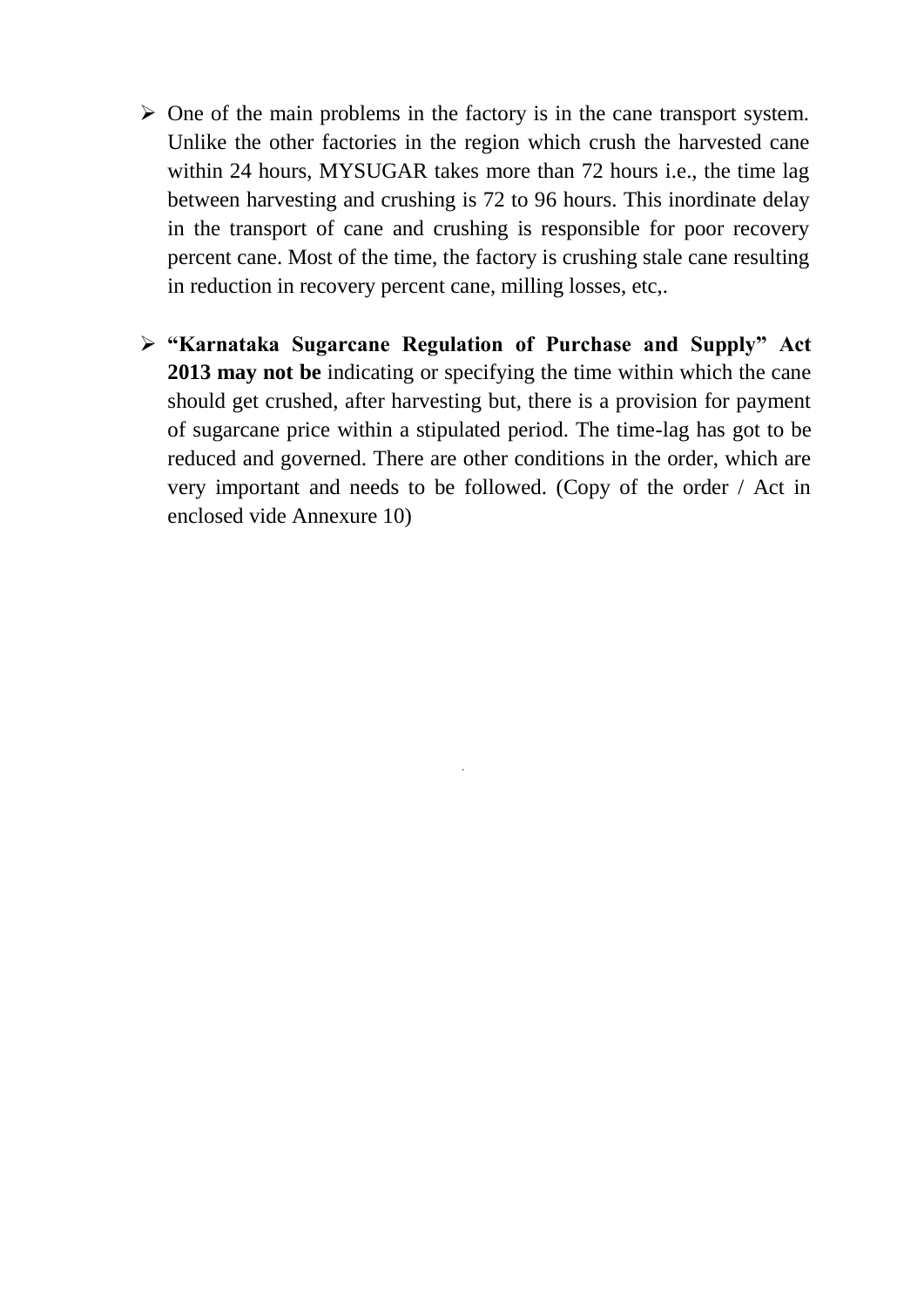# **Suggestions For Revival**

# **Operational / Technical:**

The problems of the Company in the various branches of the factory have been discussed in the foregoing chapters. Every problem of the Company needs to be tackled on priority, but if only a selective approach is adopted to address the problems, other problems remain unresolved, leading to adverse effect on operational efficiency of the company. However, most important issues to be addressed with immediate steps are:

- 1. The downtime losses and total losses have been very high resulting in huge losses to the Company, which needs to be addressed immediately.
- 2. The Company should start its crushing operations in the month of June, preferably by middle of June, every year so that the cultivated sugarcane does not remain unharvested for more than 12 months, and the farmers can have ratoon crop which will be beneficial to the farmers by way reduction of cost of raising the next crop, and to the factory, by way of better sugar recovery percent from cane.
- 3. Poor /underutilization of the installed capacity of the plant and machinery has resulted in the duration of the season getting unnecessarily extended, culminating in poor or reduced sugar recovery percent. The Company should concentrate on thorough/ major overhauling of plant and machinery immediately, to catch-up with ensuing crushing season.
- 4. The centrifugal station needs special attention, since it is here that the **Company is losing lot of sugar molasses resulting in increased "***total losses'*.
- 5. The major source of revenue to the factory is from its Co-gen plant, which has a capacity to produce 28 MW of power and supply not less than 18-20 MW power to the grid. Even by crushing for 200 days, the Company will be able to earn around Rs. 40 Crores in a season. The Company should prioritize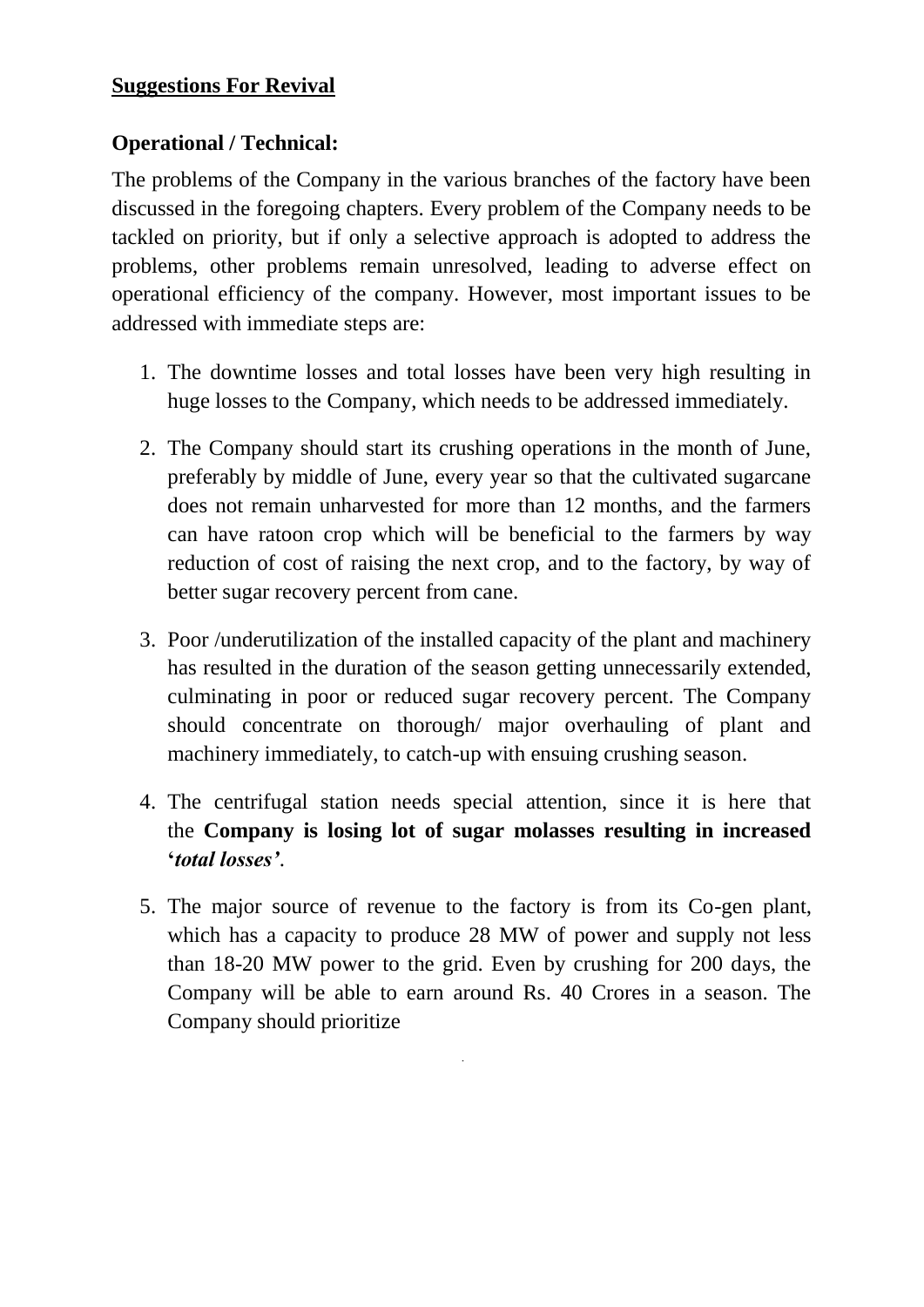commencement of Co-gen without any delay since every day of operations would mean loss to the company. Hence efforts should be directed to put Co-gen under productive use to be able to achieve higher income realization. This needs a very concerted effort from the management, including and especially from the Technical Heads and Technical Staff, with the support and involvement of the work force.

- 6. Every large capacity sugar factory will have a distillery attached to it mainly on account of the fact that, a sugar factory crushing around 7-8 lakh tonnes of cane in a year produces around 28000 to 32000 tonnes of molasses. This quantity is enough to put up a distillery of 30 - 35 kiloliters (kl) of Rectified Spirit (RS) per day and it can be kept running for about 200 days. The revenue so earned will be quite enormous and will augment the funds available for other activities. Since MYSUGAR sends out more molasses than normal, containing high fermentable sugar, it is all the more urgent to run the distillery more efficiently round the year and priority needs to be given to this aspect.
- 7. Steam consumption in the factory is very much on the higher side, ranging from 60% to 65% against the normal of 50%. The company should target this issue to reduce steam and power consumption, and in turn export more power to the grid.
- 8. As for stores and spares the present huge quantities of assorted spares and store items should be identified for their relevance and necessity of retaining / stocking them. Dispensing with some of them would reduce both cost of material and cost of holding. For this purpose, an ABC analysis needs to be attempted.

#### **Sugarcane supply**

1. Feasibility of bifurcation of the Cane Development Department of the factory into two entities may be explored; namely - one for cane procurement and the second for cane development. The latter should concentrate on selection of suitable sugar cane varieties, growing sugarcane for supplying quality and treated seed material to the sugarcane growers.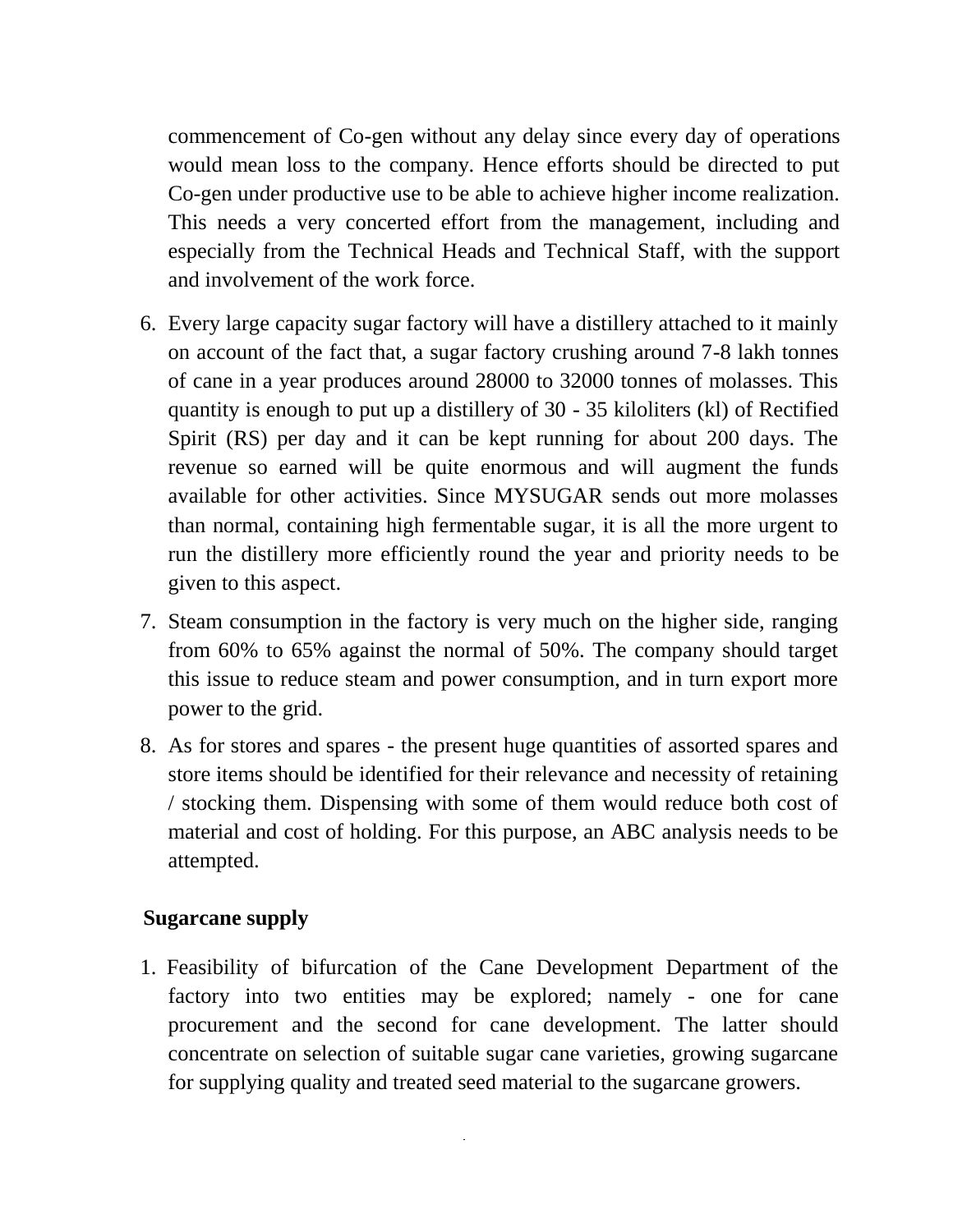- 2. The company should generate adequate resources for payment of advance to the cane producers at the time of supplying the cane to the factory to meet their harvesting and transporting costs, and clear the final payment for the cane supplied within a fortnight of receiving the cane [as warranted by the Karnataka Sugarcane (Regulation of Purchase and Supply) Act 2013] after **deducting the advances paid. Making payment directly to the cane grower"s** bank accounts may be explored. However, it is felt that the Government may bring out an amendment to the Karnataka Sugarcane (Regulation of Purchase and Supply) Act 2013 to the effect that payment to farmers could be extended upto a maximum of 45 days after supply of cane to the factory, instead of the 15 days period now provided.
- 3. Proactively involve in the supply of bio pest control measures viz., Trichogramma cards from the Parasite Control Laboratory of the Department of Agriculture. This would considerably reduce the dependence on costly chemical pest control measures.
- 4. Government of Karnataka may consider providing some financial subsidy/ relief per ton of sugarcane purchased (as is being done by Maharashtra and Tamil Nadu), till such time MYSUGAR improves its working (commence co-gen plant) and earn additional income.

# **Long Term measures**

- 1. Cultivation of improved high yielding varieties of sugarcane suitable to the area such as VCF-517, M-1, Co62175 in the lands belonging to MYSUGAR for seed material to be distributed to the sugarcane growers at nominal cost to ensure good recovery percentage of sugar.
- 2. Supply these sugar cane setts after the prescribed treatment to the growers to ensure disease free planting material.
- 3. Supply fly ash and press mud to the growers at nominal cost to the growers to augment the addition of compost to the sugarcane growing fields.
- 4. The Agriculture / cane department should explore possibility of introducing early maturing, mid maturing and late maturing varieties of cane so that the recovery percent cane remains constant throughout the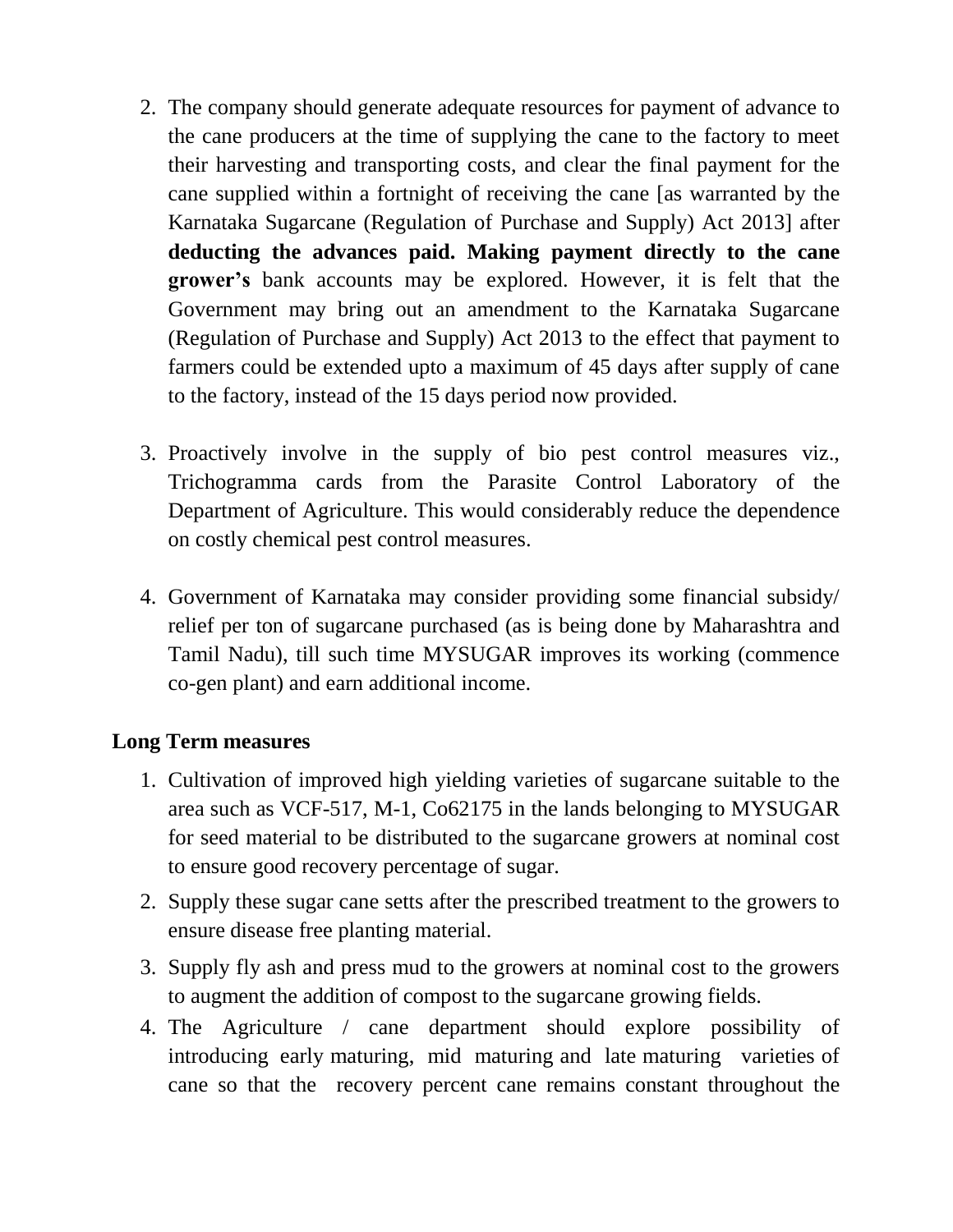season. Varietal changes, as is done in neighboring factories like Chamundeshwari Sugars, should be considered with the help, guidance and assistance of sugar cane research stations.

5. Computerization of sugarcane procurement process, till the release of payment, may be implemented and closely monitored to streamline the process

### **Financial**

- 1. The concern that warrants urgent attention is enhancing efficiencies of the thr**ee important M"s** *VIZ.,* Men, Material and Machines. The first, i.e., Men can be addressed through a special drive for enhancing their productivity. There are a number of modern and latest techniques and tools for (i) employee productivity, (ii) employee incentivisation and motivation, (iii) policies aimed at recruitment, training and skill up gradation, (iv) following Carrot and Stick policy of rewarding and reprimanding, and (v) revisiting the present policy of retaining personnel on contractual basis.
- 2. The Company has accumulated losses, and interest liability is rising continuously, since repayment of loan is not possible in view of negative cash flow. A strong finance department is needed to address a number of issues relating to cash flows and money management.The cash flow statements are a must for budgeting, forecasting, budgetary control, without which, it is not possible to achieve economy. A full-fledged Factory Cost Accountant would be necessary for this purpose.
- 3. Reduction in the interest liability is of prime importance since substantial amount of money has to go towards this charge. Under BIFR, it is desirable to explore negotiations with funding agencies for a one-time-settlement (OTS) of outstanding loan and waiver of part of interest.
- 4. The Company may seek financial assistance (in the form of interest-free loan) to be used for OTS and meeting operating costs partly, since Working Capital and other financial accommodation from financial institutions involves higher interest burden and the Company would not be in a position to sustain this cost.